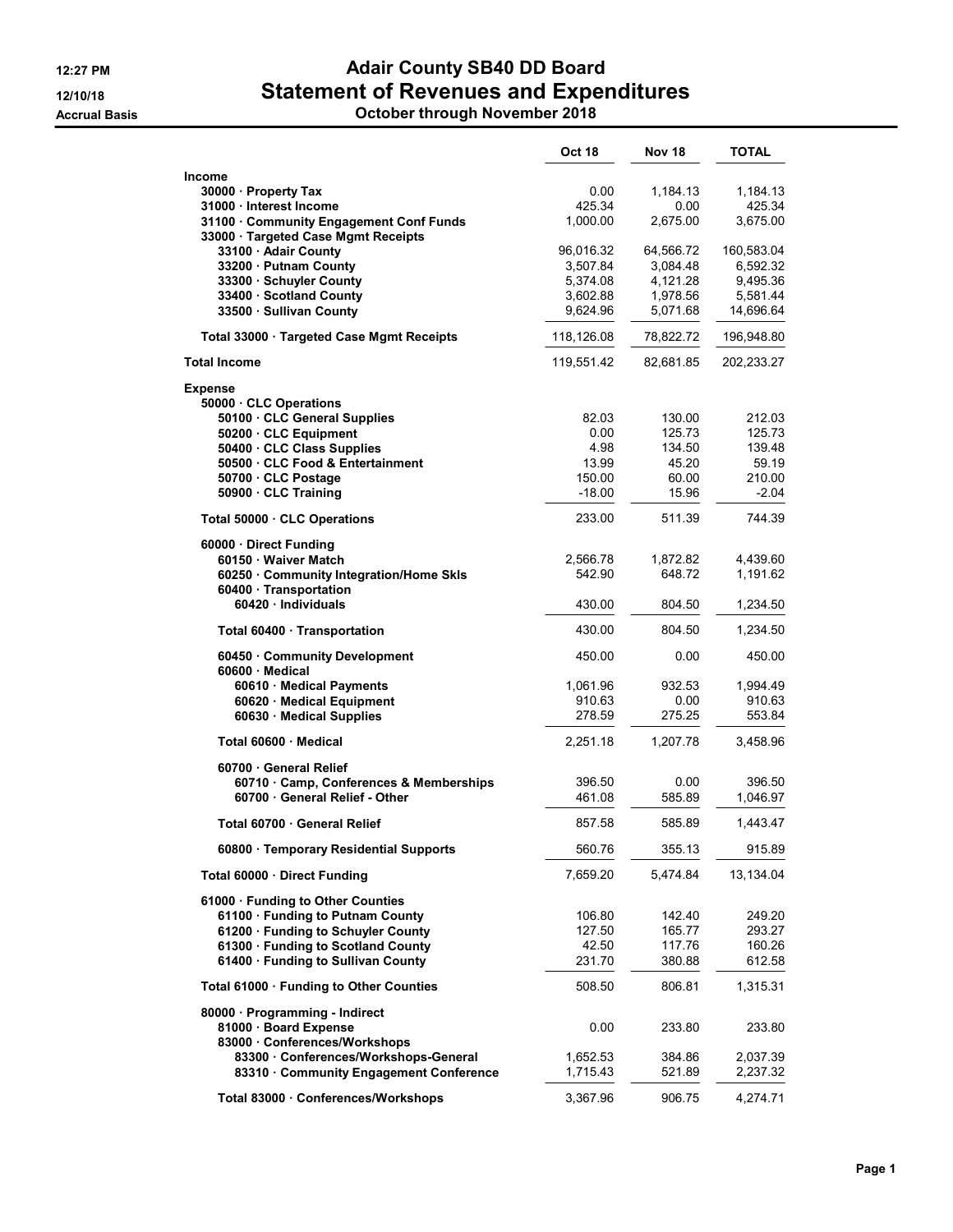## 12:27 PM **Adair County SB40 DD Board** 12/10/18 **Statement of Revenues and Expenditures**

Accrual Basis October through November 2018

|                                                                                             | <b>Oct 18</b>   | <b>Nov 18</b>   | TOTAL              |
|---------------------------------------------------------------------------------------------|-----------------|-----------------|--------------------|
| 85000 · Employee Travel<br>70400 · TCM Admin Mileage                                        | 800.98          | 25.96           | 826.94<br>1,659.57 |
| 71150 · TCM Adair Mileage                                                                   | 874.19          | 785.38          |                    |
| 72150 · TCM Putnam Mileage                                                                  | 156.96          | 155.33          | 312.29             |
| 73150 · TCM Schuyler Mileage                                                                | 294.85          | 184.76          | 479.61             |
| 74150 · TCM Scotland Mileage                                                                | 117.18          | 74.11           | 191.29             |
| 75150 · TCM Sullivan Mileage                                                                | 286.13          | 334.63          | 620.76             |
| 85000 · Employee Travel - Other                                                             | 475.93          | 348.45          | 824.38             |
| Total 85000 · Employee Travel                                                               | 3,006.22        | 1,908.62        | 4,914.84           |
| 87000 Office Expenses<br>87100 Office Supplies<br>87110 Office Supplies-Country Club        | 173.84          | 150.71          | 324.55             |
| 87120 Office Supplies-McPherson                                                             | 1,366.37        | 277.79          | 1,644.16           |
| Total 87100 · Office Supplies                                                               | 1,540.21        | 428.50          | 1,968.71           |
| 87200 · Postage                                                                             |                 |                 |                    |
| 87210 Postage-General                                                                       | 0.00            | 100.00          | 100.00             |
| 87220 · Postage-TCM                                                                         | 0.00            | 62.74           | 62.74              |
| Total 87200 · Postage                                                                       | 0.00            | 162.74          | 162.74             |
| 87300 · Advertising/Marketing                                                               | 0.00            | 812.32          | 812.32             |
| 87450 · Employee Retention/Appreciation<br>87700 · Building Maintenance<br>87710 Janitorial | 147.02          | 0.00            | 147.02             |
| 87711 · Janitorial-Country Club                                                             | 241.20          | 680.60          | 921.80             |
| 87712 · Janitorial-McPherson                                                                | 205.60          | 291.00          | 496.60             |
| Total 87710 Janitorial                                                                      | 446.80          | 971.60          | 1,418.40           |
| 87720 Lawn Care<br>87721 · Lawn Care-Country Club<br>87722 · Lawn Care-McPherson            | 135.00<br>30.00 | 70.00<br>115.00 | 205.00<br>145.00   |
| Total 87720 · Lawn Care                                                                     | 165.00          | 185.00          | 350.00             |
| Total 87700 · Building Maintenance                                                          | 611.80          | 1,156.60        | 1,768.40           |
| 87800 · Software & Technology                                                               | 2,375.00        | 2,375.00        | 4,750.00           |
| Total 87000 · Office Expenses                                                               | 4,674.03        | 4,935.16        | 9,609.19           |
| 87500 · Personnel                                                                           |                 |                 |                    |
| 51000 CLC Personnel                                                                         |                 |                 |                    |
| 51100 CLC Center Salary Expense                                                             | 5,628.81        | 5,749.39        | 11,378.20          |
| Total 51000 · CLC Personnel                                                                 | 5,628.81        | 5,749.39        | 11,378.20          |
| 66000 · Payroll Expenses                                                                    |                 |                 |                    |
| 66500 · Salary Sick                                                                         | 1,560.58        | 1,718.28        | 3,278.86           |
| 66700 · Salary Vacation                                                                     | 2,178.46        | 2,309.48        | 4,487.94           |
| 66000 · Payroll Expenses - Other                                                            | 6,243.80        | 6,306.25        | 12,550.05          |
| Total 66000 · Payroll Expenses                                                              | 9,982.84        | 10,334.01       | 20,316.85          |
| 70300 · TCM Admin Salary                                                                    | 6,883.11        | 12,965.39       | 19,848.50          |
| 71110 · TCM Adair Salary Expense                                                            | 30,790.86       | 24,567.34       | 55,358.20          |
| 72110 · TCM Putnam Salary Expense                                                           | 1,674.18        | 1,674.45        | 3,348.63           |
| 73110 · TCM Schuyler Salary Expense                                                         | 2,798.04        | 2,860.98        | 5,659.02           |
| 74110 · TCM Scotland Salary Expense                                                         | 1,078.06        | 1,131.89        | 2,209.95           |
| 75110 · TCM Sullivan Salary Expense                                                         | 4,257.35        | 4,248.54        | 8,505.89           |
| 87510 · Salary Expense                                                                      | 9,322.49        | 9,070.36        | 18,392.85          |
| 87540 · Employee Benefits                                                                   | 17,028.91       | 21,762.32       | 38,791.23          |
| 87550 · Unemployment Tax                                                                    | 0.00            | 350.06          | 350.06             |
| Total 87500 · Personnel                                                                     | 89,444.65       | 94,714.73       | 184, 159.38        |